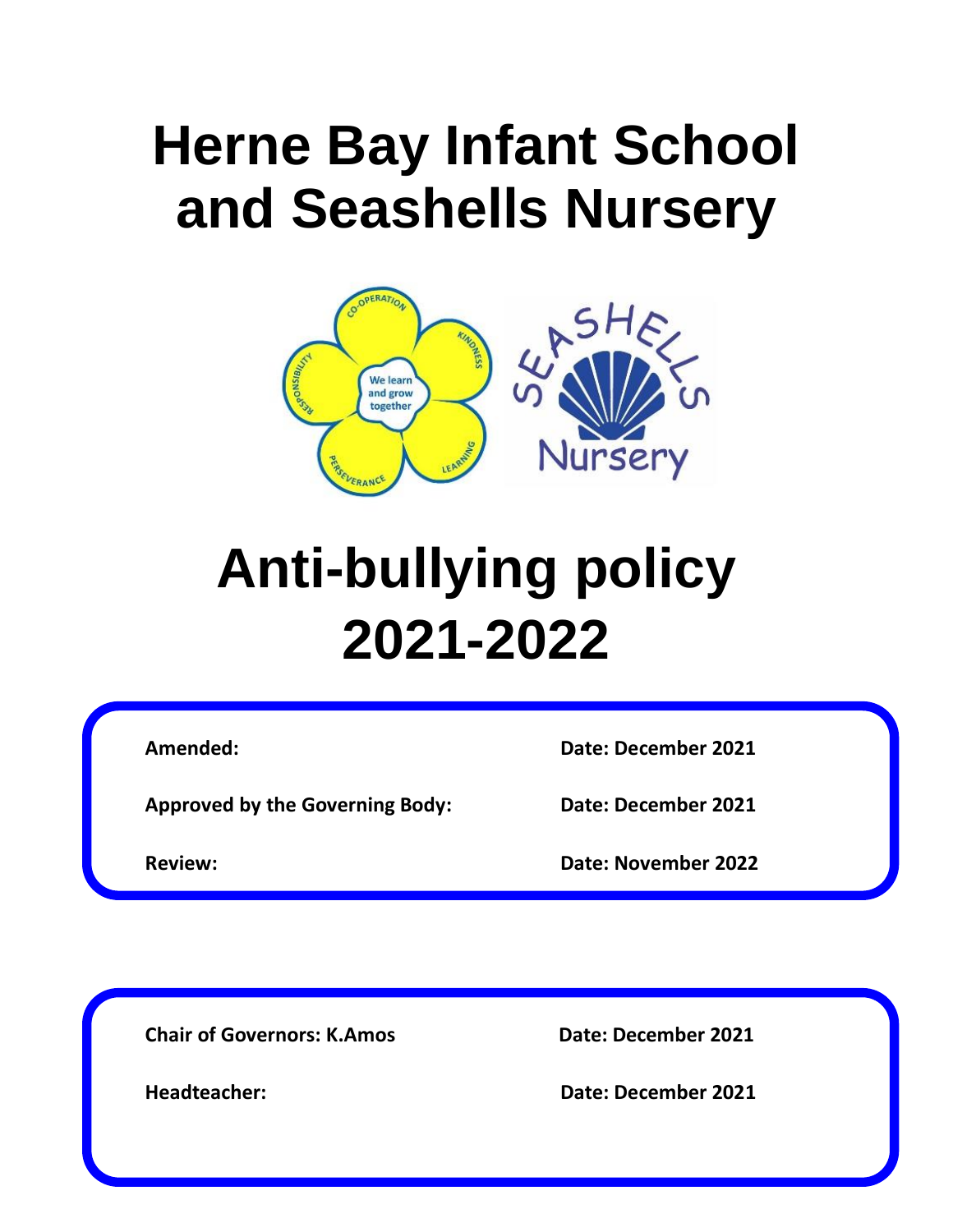

Nominated Member of Leadership Staff Responsible for the policy: Nicky Brown Headteacher

Designated Safeguarding Lead (s): Nicky Headteacher, Katie Morgan Deputy Headteacher, Andrew Bourton EYFS leader, Bonnie Amos, Fiona Wood SENCO,

Named Governor with lead responsibility: Kate Amos

Date amended: December 2021

Date agreed and ratified by Governing Body/Trust/Committee: December 2020

Date of next review: December 2022

**This policy will be reviewed at least annually, and following any concerns and/or updates to national/local guidance or procedures**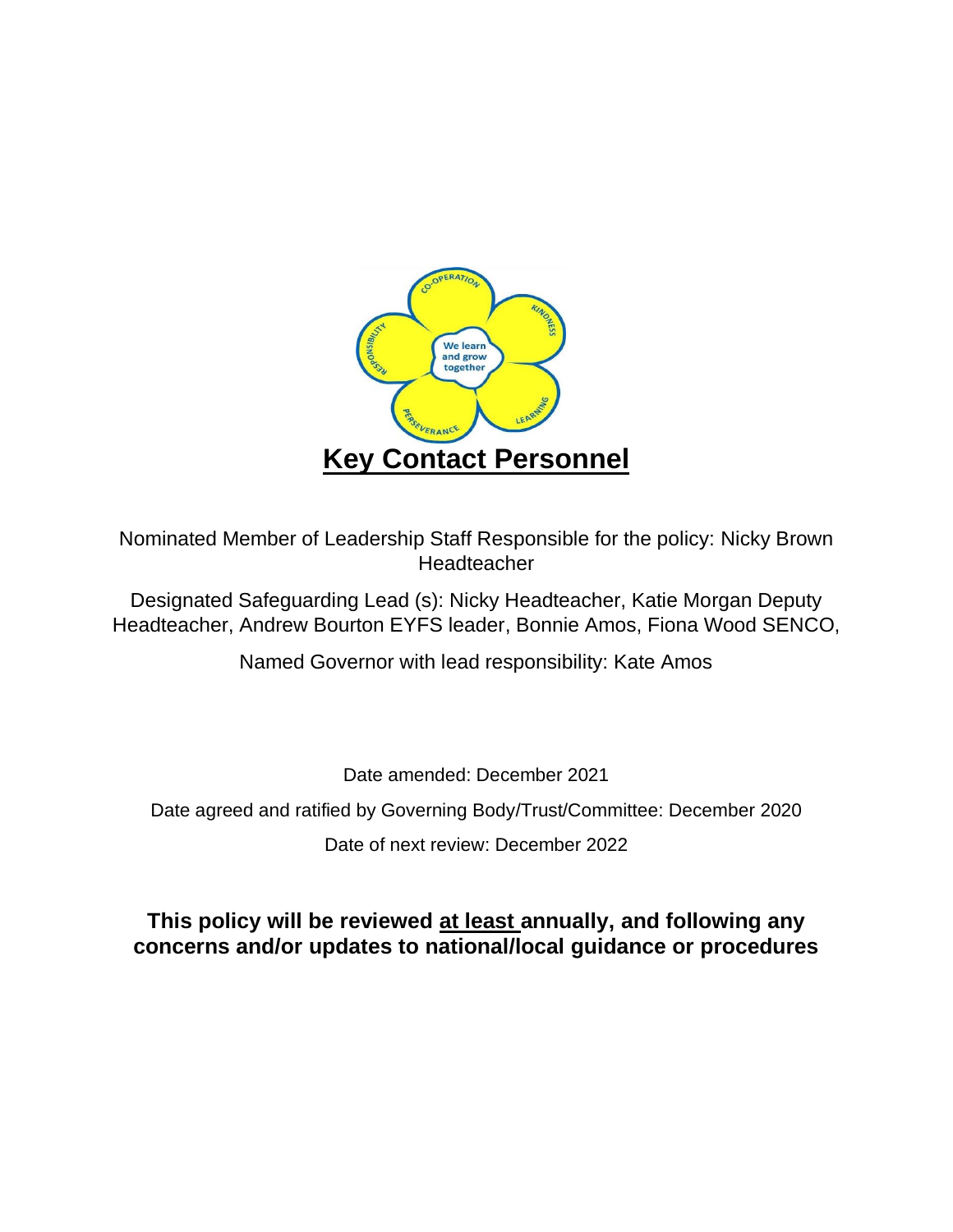#### **Herne Bay Infant School and Seashell Nursery Complaints Procedure Flowchart**

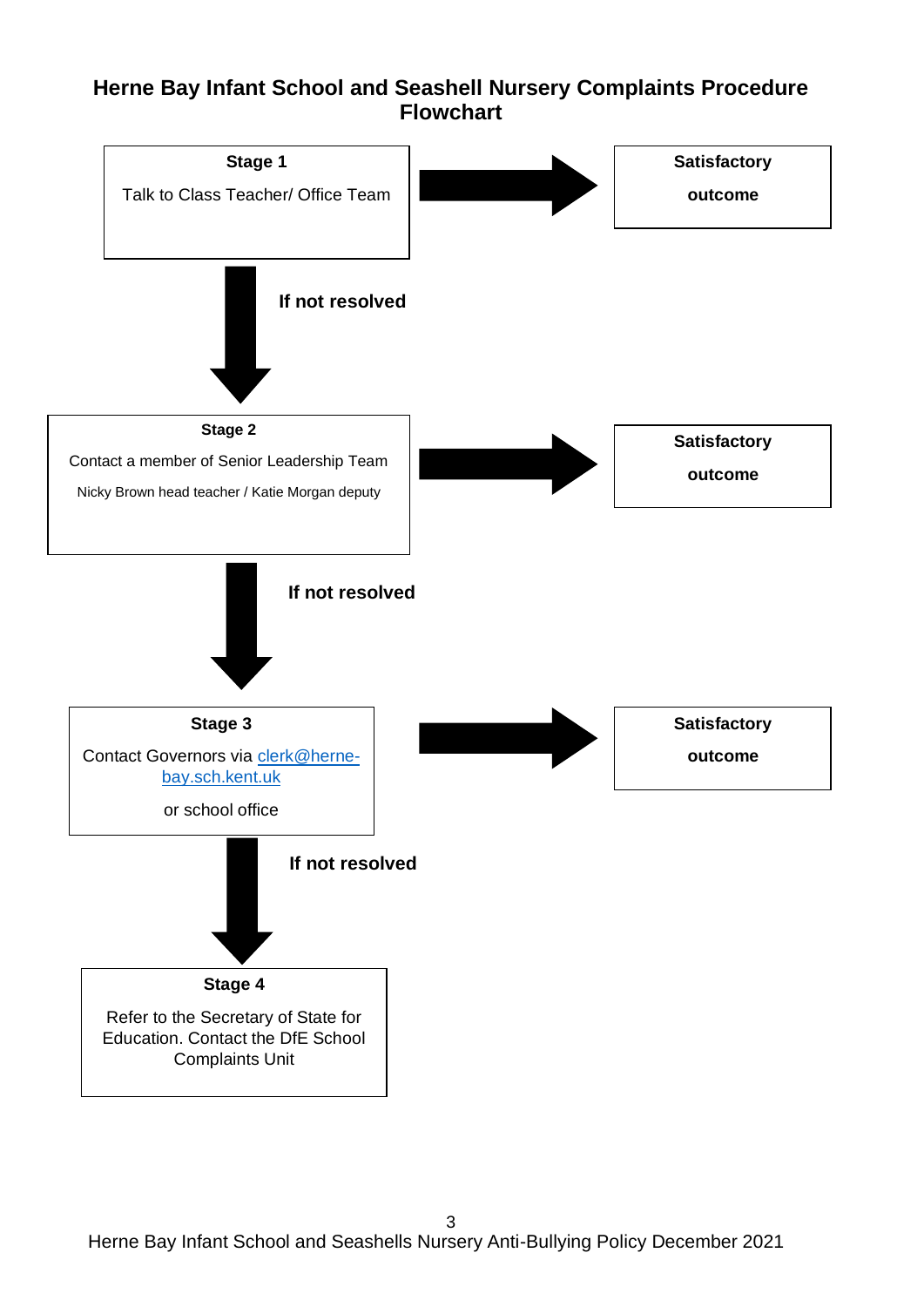## **School Complaints Procedure**

**Our school is committed to providing the very best education for our young people and we want our pupils to be healthy, happy and safe and to do well. We recognise the importance of establishing and maintaining good relationships with parents, carers and the wider community. We are aware that there may be occasions where people have concerns or complaints and the following procedure sets out the steps that should be followed in order to resolve these as promptly, fairly and informally as possible.**

**School governing bodies are required under Section 29 of the Education Act 2002 to have in place a procedure for dealing with complaints relating to the school. Sometimes when concerns are more specific, there are alternative and more appropriate policies for dealing with them. The following lists specific topics and the correct policy to refer to should you have a concern or complaint. You can access these policies on the school website or ask for a copy from the school office.** 

- $\triangleright$  Pupil Admissions: please see the school's admissions policy or contact Kent County Council Admissions team
- ➢ Pupil Exclusions; please see the school's Behaviour Policy
- $\triangleright$  Special Educational Needs: you can use this policy to complain unless your child has an Education, Health and Care Plan and you wish to appeal against a decision that the local authority has taken. If this is the case, you need to contact the local authority.
- ➢ Staff grievance, capability or disciplinary; these are covered by separate school policies and procedures
- ➢ Anonymous complaints: Please refer to the school's whistleblowing policy
- ➢ Subject Access Requests and Freedom of Information Requests: please see the school's Data protection and Freedom of Information Policies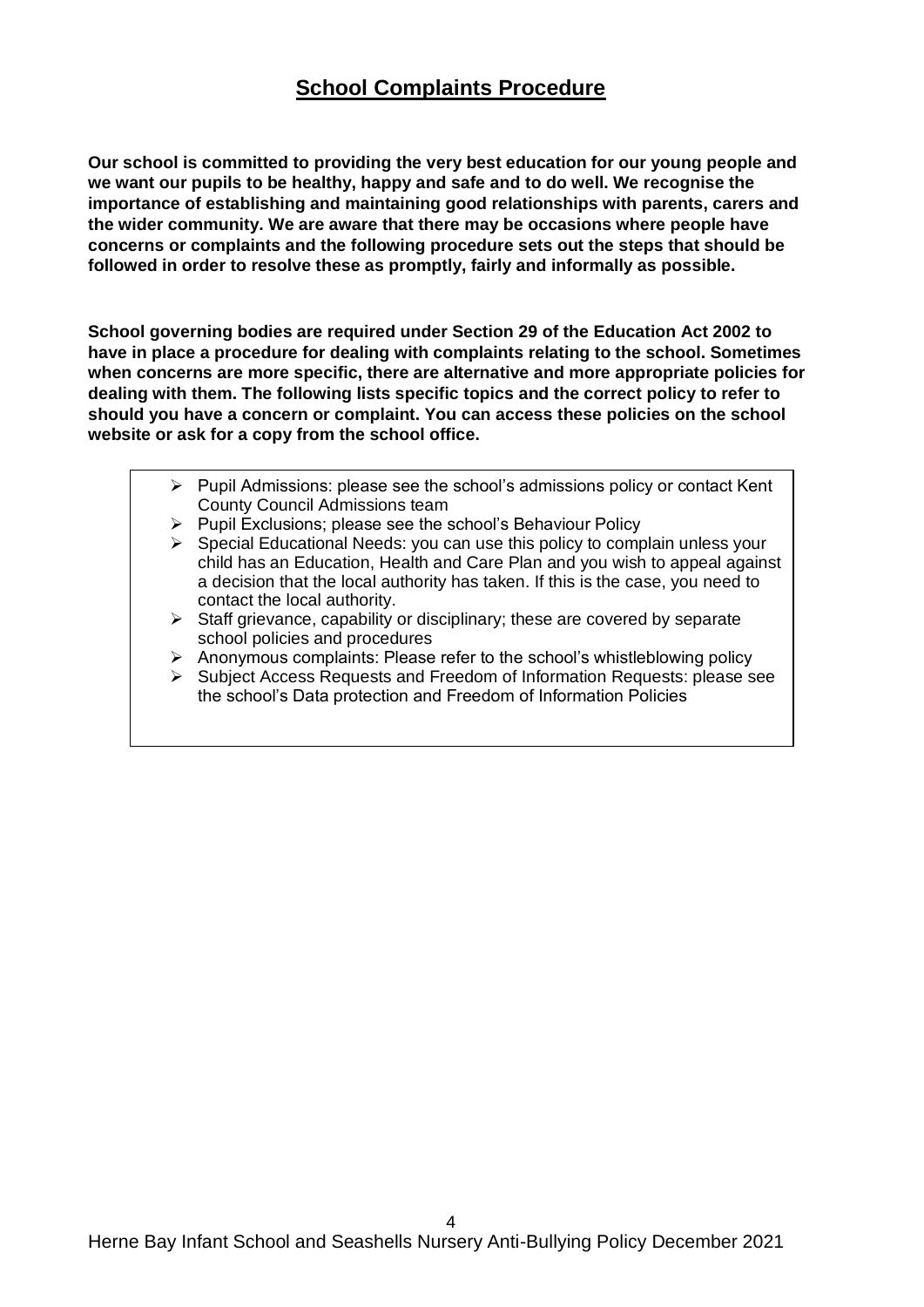## **Herne Bay Infant School and Seashells Nursery**

## **Anti-Bullying Policy**

This policy is based on DfE guidance ["Preventing and Tackling Bullying"](file:///C:/Users/AssitA01/AppData/Local/Microsoft/Windows/Temporary%20Internet%20Files/Content.Outlook/ZQ0RB9FM/•%09https:/www.gov.uk/government/publications/preventing-and-tackling-bullying) July 2017 and supporting documents. It also considers the DfE statutory guidance "Keeping Children" [Safe in Education"](https://www.gov.uk/government/publications/keeping-children-safe-in-education--2) 2020 and 'Sexual violence and sexual harassment between children [in schools and colleges'](https://www.gov.uk/government/publications/sexual-violence-and-sexual-harassment-between-children-in-schools-and-colleges) guidance. The setting has also read Childnet's "[Cyberbullying:](file:///C:/Users/AssitA01/AppData/Local/Microsoft/Windows/Temporary%20Internet%20Files/Content.Outlook/ZQ0RB9FM/www.childnet.com/resources/cyberbullying-guidance-for-schools)  [Understand, Prevent and Respond: Guidance for Schools"](file:///C:/Users/AssitA01/AppData/Local/Microsoft/Windows/Temporary%20Internet%20Files/Content.Outlook/ZQ0RB9FM/www.childnet.com/resources/cyberbullying-guidance-for-schools).

## **1) Policy objectives:**

- This policy outlines what Herne Bay Infant School and Seashells Nursery will do to prevent and tackle all forms of bullying.
- The policy has been adopted with the involvement of the whole school community.
- Herne Bay Infant School and Seashells Nursery is committed to developing an antibullying culture where the bullying of adults, children or young people is not tolerated in any form.

## **2) Links with other school policies and practices**

This policy links with several school policies, practices and action plans including:

- o Behaviour and discipline policy
- o Complaints policy
- o Child protection policy
- o Confidentiality policy
- o Online safety and Acceptable Use Policies (AUP)
- o Curriculum policies, such as: PSHE, citizenship and computing

#### **3) Links to legislation**

- There are several pieces of legislation which set out measures and actions for schools in response to bullying, as well as criminal and civil law. These may include (but are not limited to):
	- o The Education and Inspection Act 2006, 2011
	- o The Equality Act 2010
	- o The Children Act 1989
	- o Protection from Harassment Act 1997
	- o The Malicious Communications Act 1988
	- o Public Order Act 1986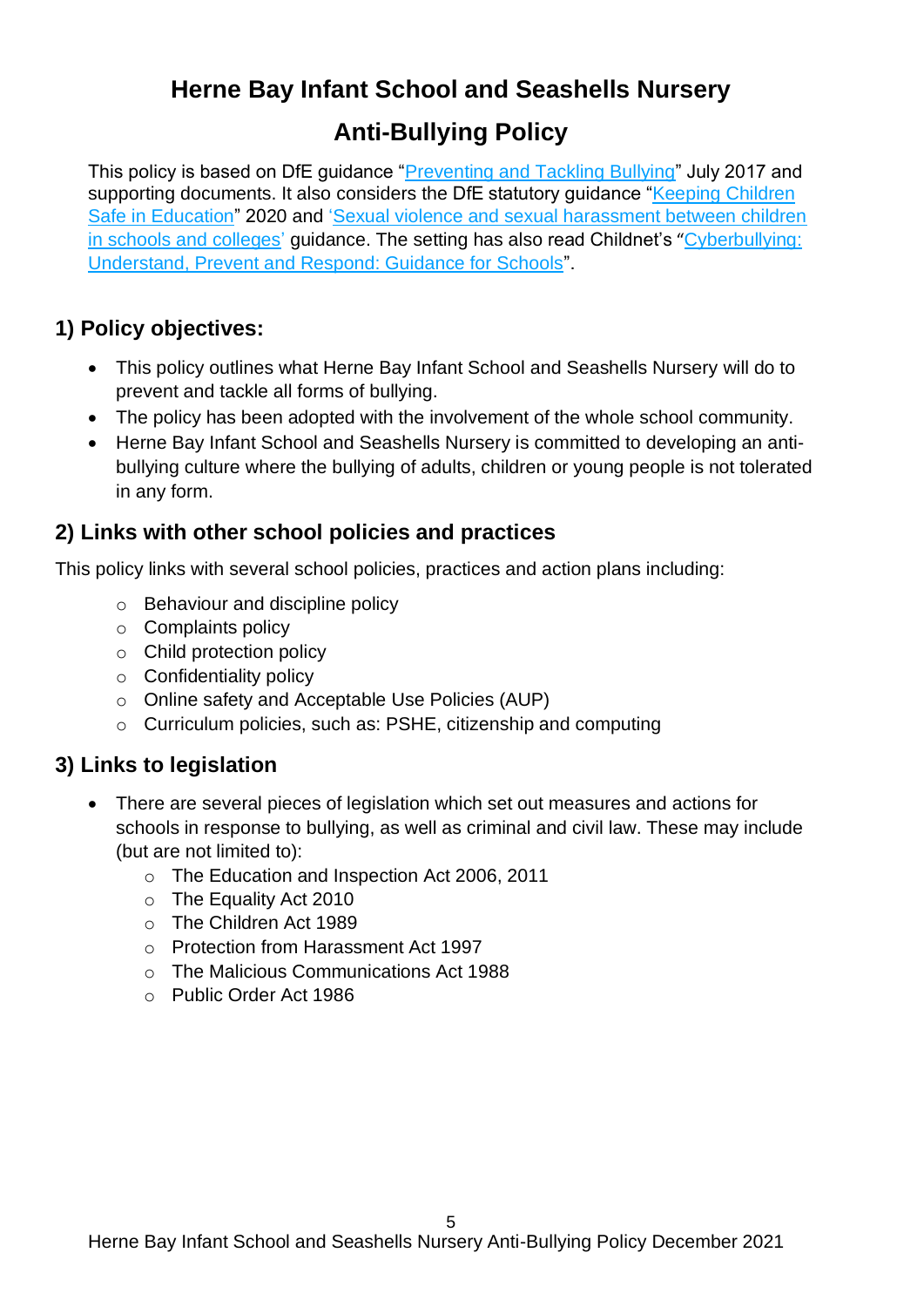## **4) Responsibilities**

- It is the responsibility of:
	- o The headteacher to communicate this policy to the school community, to ensure that disciplinary measures are applied fairly, consistently and reasonably, and that a member of the senior leadership team has been identified to take overall responsibility.
	- o Governors to take a lead role in monitoring and reviewing this policy.
	- o All staff, including: governors, senior leadership, teaching and non-teaching staff, to support, uphold and implement this policy accordingly.
	- o Parents/carers to support their children and work in partnership with the school.
	- $\circ$  Pupils to abide by the policy.

## **5) Definition of bullying**

- Bullying can be defined as "*behaviour by an individual or a group, repeated over time that intentionally hurts another individual either physically or emotionally*". (DfE "Preventing and Tackling Bullying", July 2017)
- Bullying can include name calling, taunting, mocking, making offensive comments; kicking; hitting; taking belongings; producing offensive graffiti; gossiping; excluding people from groups and spreading hurtful and untruthful rumours.
- This includes the same unacceptable behaviours expressed online, sometimes called online or cyberbullying. This can include: sending offensive, upsetting and inappropriate messages by phone, text, instant messenger, through gaming, websites, social media sites and apps, and sending offensive or degrading photos or videos.
- Bullying is recognised by the school as being a form of peer on peer abuse. It can be emotionally abusive and can cause severe and adverse effects on children's emotional development.

## **6) Forms and types of bullying covered by this policy**

- Bullying can happen to anyone. This policy covers all types and forms of bullying including:
	- o Bullying related to physical appearance
	- o Bullying of young carers, children in care or otherwise related to home circumstances
	- o Bullying related to physical/mental health conditions
	- o Physical bullying
	- o Emotional bullying
	- o Sexual bullying
	- o Bullying via technology, known as online or cyberbullying
	- o Prejudicial bullying (against people/pupils with protected characteristics):
		- Bullying related to race, religion, faith and belief and for those without faith
		- Bullying related to ethnicity, nationality or culture
		- Bullying related to Special Educational Needs or Disability (SEND)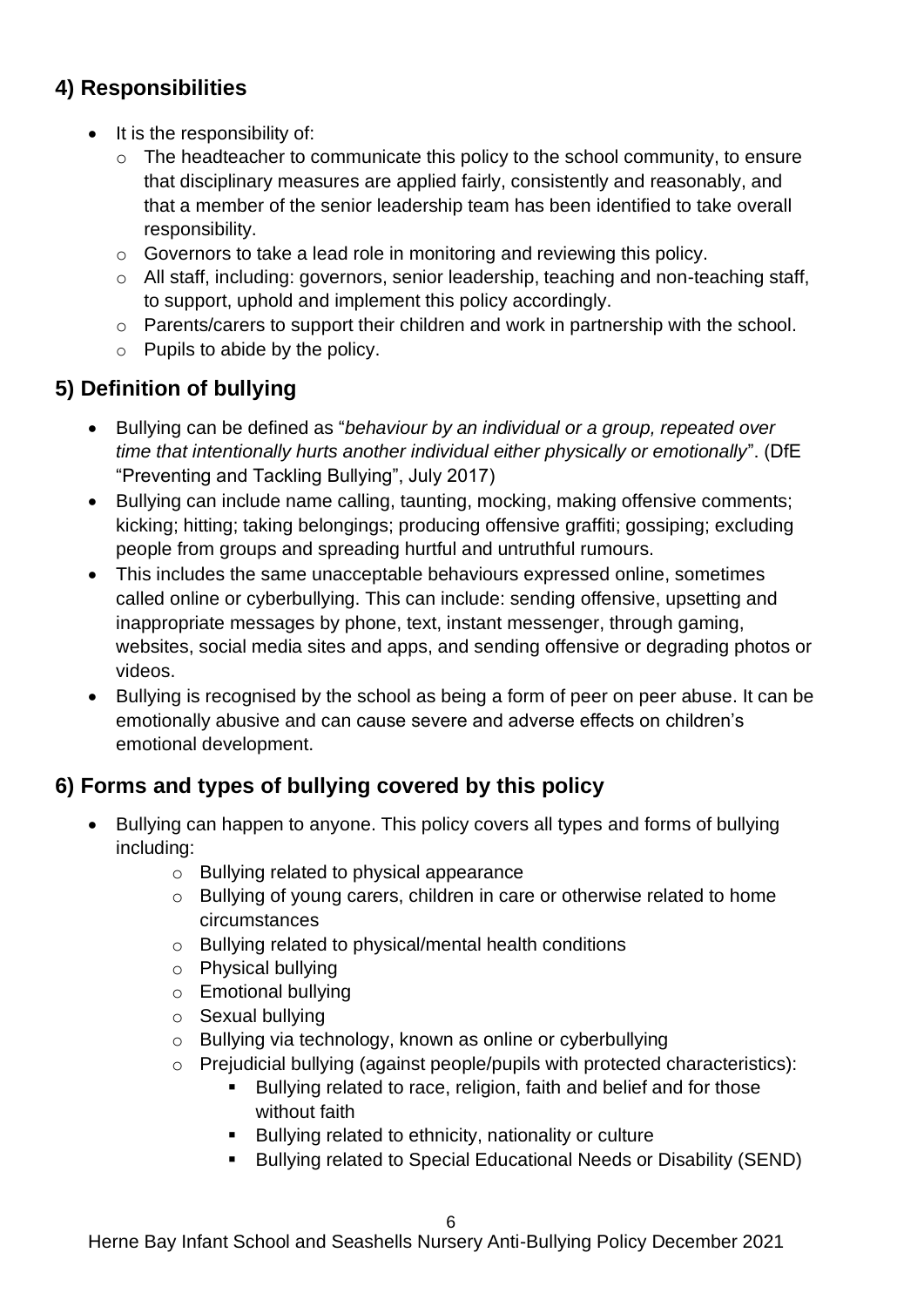- Bullying related to sexual orientation (homophobic/biphobic bullying)
- Gender based bullying, including transphobic bullying
- Bullying against teenage parents (pregnancy and maternity under the Equality Act)

## **7) School ethos**

- Herne Bay Infant School and Seashells Nursery community recognises that all forms of bullying, especially if left unaddressed, can have a devastating effect on individuals; it can create a barrier to learning and have serious consequences for mental wellbeing.
- By effectively preventing and tackling bullying our school can help to create a safe and disciplined environment, where pupils are able to learn and fulfil their potential.

#### • *Our Community***:**

- o Monitors and reviews our anti-bullying policy and practice on a regular basis.
- o Supports staff to promote positive relationships to help prevent bullying.
- o Recognises that some members of our community may be more vulnerable to bullying and its impact than others; this may include children with SEND. Being aware of this will help us to develop effective strategies to prevent bullying from happening and provide appropriate support, if required.
- o Will intervene by identifying and tackling bullying behaviour appropriately and promptly.
- o Ensures our pupils are aware that bullying concerns will be dealt with sensitively and effectively; that everyone should feel safe to learn and abide by the antibullying policy.
- o Requires all members of the community to work with the school to uphold the anti-bullying policy.
- o Recognises the potential impact of bullying on the wider family of those affected so will work in partnership with parents/carers regarding all reported bullying concerns and will seek to keep them informed at all stages.
- o Will deal promptly with grievances regarding the school response to bullying in line with our complaints policy
- o Seeks to learn from good anti-bullying practice elsewhere.
- o Utilises support from the Local Authority and other relevant organisations when appropriate.

## **8) Responding to bullying**

- The following steps may be taken when dealing with all incidents of bullying reported to the school:
	- $\circ$  If bullying is suspected or reported, the incident will be dealt with immediately by the member of staff who has been approached or witnessed the concern.
	- $\circ$  The school will provide appropriate support for the person being bullied making sure they are not at risk of immediate harm and will involve them in any decisionmaking, as appropriate.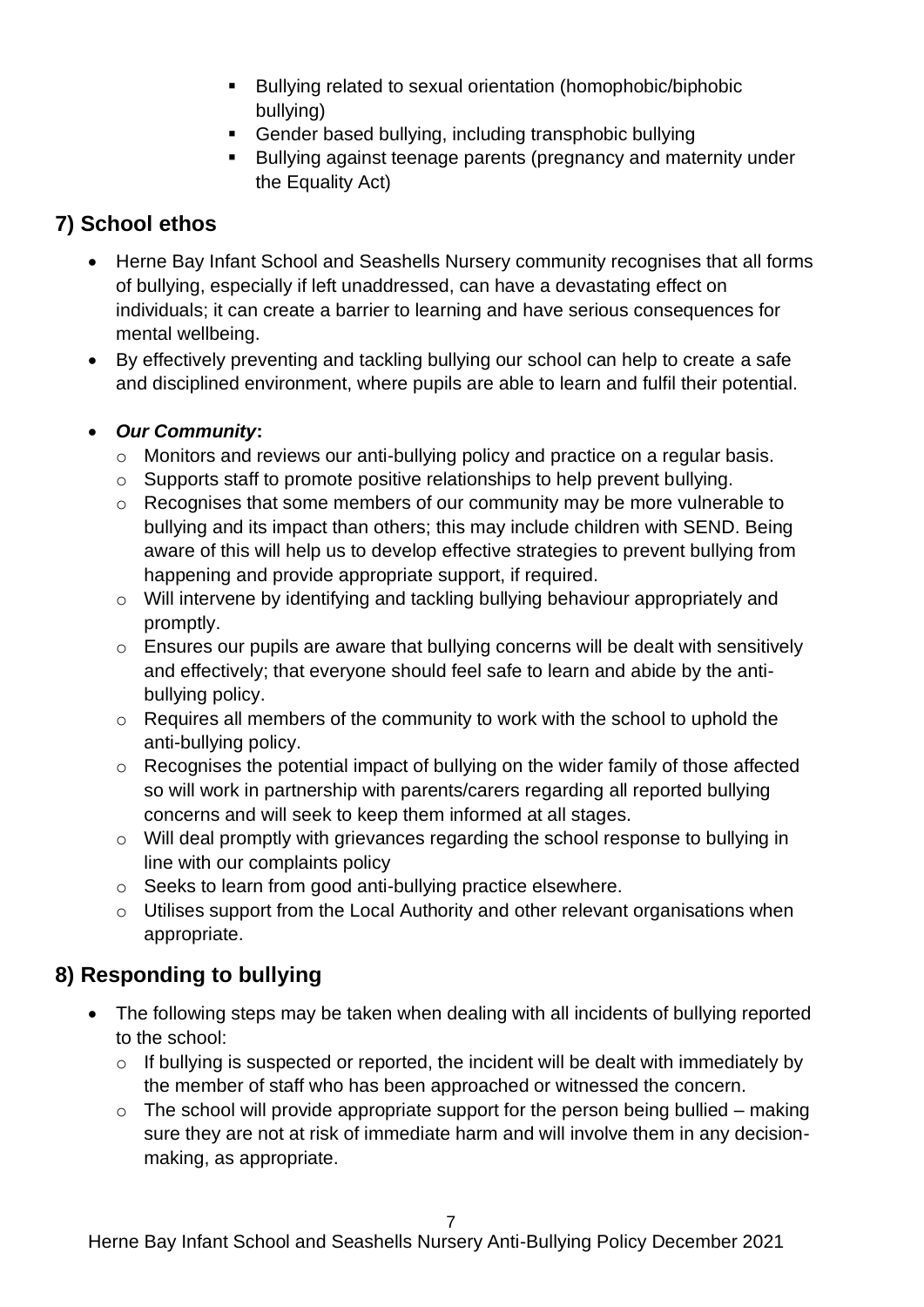- $\circ$  The leadership team will be informed immediately if a parent uses the term bullying, (regardless of whether it meets the definition above or not)
- o The headteacher/Designated Safeguarding Lead (DSL) or another member of leadership staff will interview all parties involved.
- o The DSL will be informed of all bullying issues where there are safeguarding concerns.
- o The school will speak with and inform other staff members, where appropriate.
- o The school will ensure parents/carers are kept informed about the concern and action taken, as appropriate and in line with child protection and confidentially policies.
- o Sanctions, as identified within the school behaviour policy, and support will be implemented in consultation with all parties concerned.
- $\circ$  If necessary, other agencies may be consulted or involved, such as the police, if a criminal offence has been committed, or other local services including early help or children's social care, if a child is felt to be at risk of significant harm.
- o Where the bullying of or by pupils takes place off school site or outside of normal school hours (including cyberbullying), the school will ensure that the concern is fully investigated. If required, the DSL will collaborate with other schools. Appropriate action will be taken, including providing support and implementing sanctions in school in accordance with this policy and the school's behaviour policy.
- o A clear and precise account of bullying incidents will be recorded by the school in accordance with existing procedures. This will include recording appropriate details regarding decisions and action taken.

#### *Cyberbullying*

- When responding to cyberbullying concerns, the school will:
	- o Act as soon as an incident has been reported or identified.
	- o Provide appropriate support for the person who has been cyberbullied and work with the person who has carried out the bullying to ensure that it does not happen again.
	- o Encourage the person being bullied to keep any evidence (screenshots) of the bullying activity to assist any investigation.
	- o Take all available steps where possible to identify the person responsible. This may include:
		- looking at use of the school systems;
		- identifying and interviewing possible witnesses;
		- Contacting the service provider and the police, if necessary.
	- $\circ$  Work with the individuals and online service providers to prevent the incident from spreading and assist in removing offensive or upsetting material from circulation. This may include:
		- Support reports to a service provider to remove content if those involved are unable to be identified or if those involved refuse to or are unable to delete content.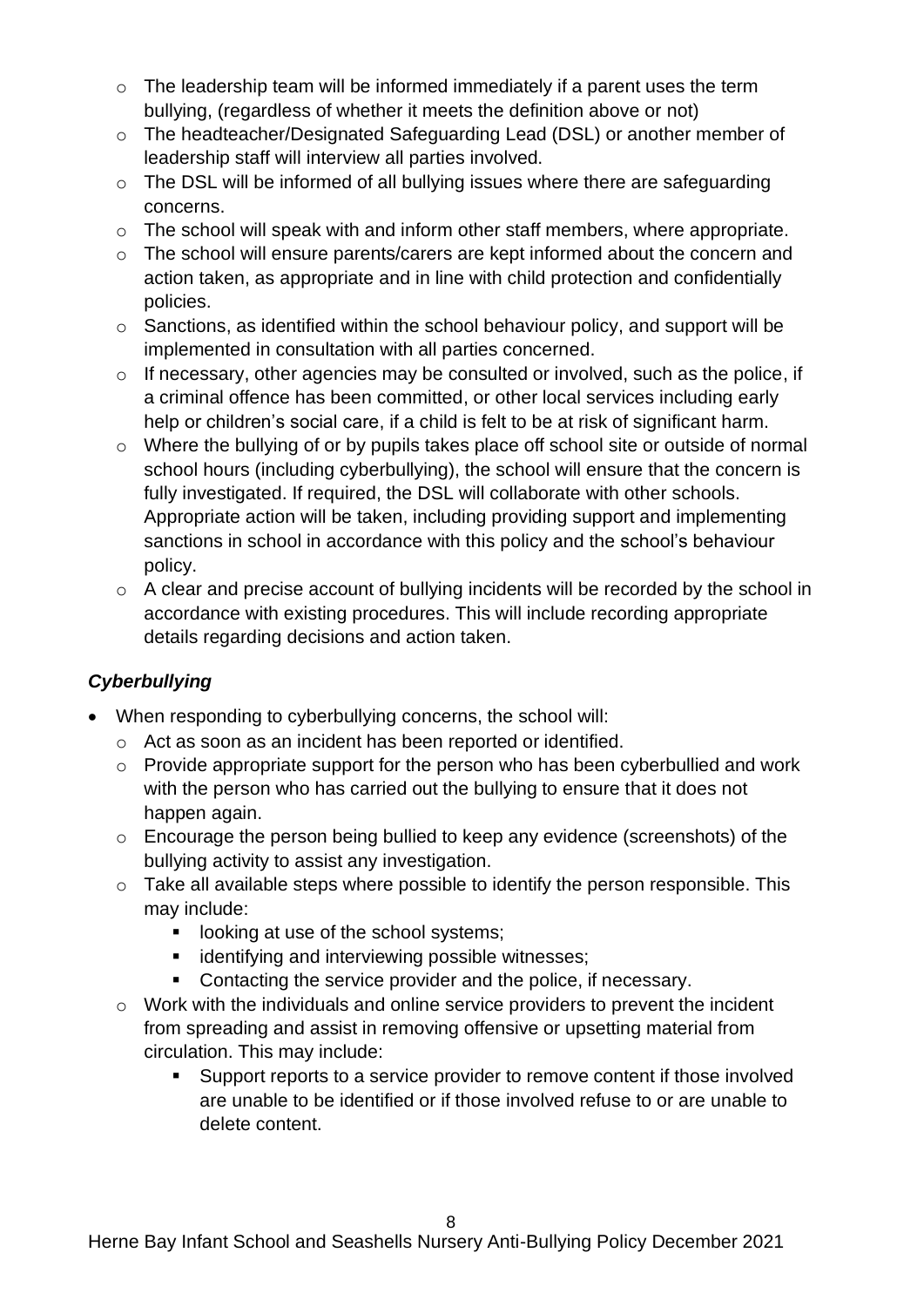- Confiscating and searching pupils' electronic devices, such as mobile phones, in accordance with the law and the school searching and confiscation policy.
- Requesting the deletion of locally-held content and content posted online if they contravene school behavioural policies.
- o Ensure that sanctions are applied to the person responsible for the cyberbullying; the school will take steps to change the attitude and behaviour of the bully, as well as ensuring access to any additional help that they may need.
- o Inform the police if a criminal offence has been committed.
- o Provide information to staff and pupils regarding steps they can take to protect themselves online. This may include:
	- advising those targeted not to retaliate or reply;
	- **•** providing advice on blocking or removing people from contact lists;
	- helping those involved to think carefully about what private information they may have in the public domain.

#### *Supporting pupils*

- *Pupils who have been bullied will be supported by:*
	- o Reassuring the pupil and providing continuous pastoral support.
	- $\circ$  Offering an immediate opportunity to discuss the experience with their teacher, the designated safeguarding lead, or a member of staff of their choice.
	- o Being advised to keep a record of the bullying as evidence and discuss how respond to concerns and build resilience as appropriate.
	- o Working towards restoring self-esteem and confidence.
	- o Providing ongoing support; this may include: working and speaking with staff, offering formal counselling, engaging with parents and carers.
	- o Where necessary, working with the wider community and local/national organisations to provide further or specialist advice and guidance; this could include support through Early Help or Specialist Children's Services, or support through the Children and Young People's Mental Health Service (CYPMHS).
- *Pupils who have perpetrated bullying will be helped by:*
	- o Discussing what happened, establishing the concern and the need to change.
	- o Informing parents/carers to help change the attitude and behaviour of the child.
	- o Providing appropriate education and support regarding their behaviour or actions.
	- o If online, requesting that content be removed and reporting accounts/content to service provider.
	- $\circ$  Sanctioning, in line with school behaviour/discipline policy; this may include official warnings, detentions, removal of privileges (including online access when encountering cyberbullying concerns), and fixed-term or permanent exclusions.
	- $\circ$  Where necessary, working with the wider community and local/national organisations to provide further or specialist advice and guidance; this may include involvement from the Police or referrals to Early Help, Specialist Children's Services, or the Children and Young People's Mental Health Service (CYPMHS).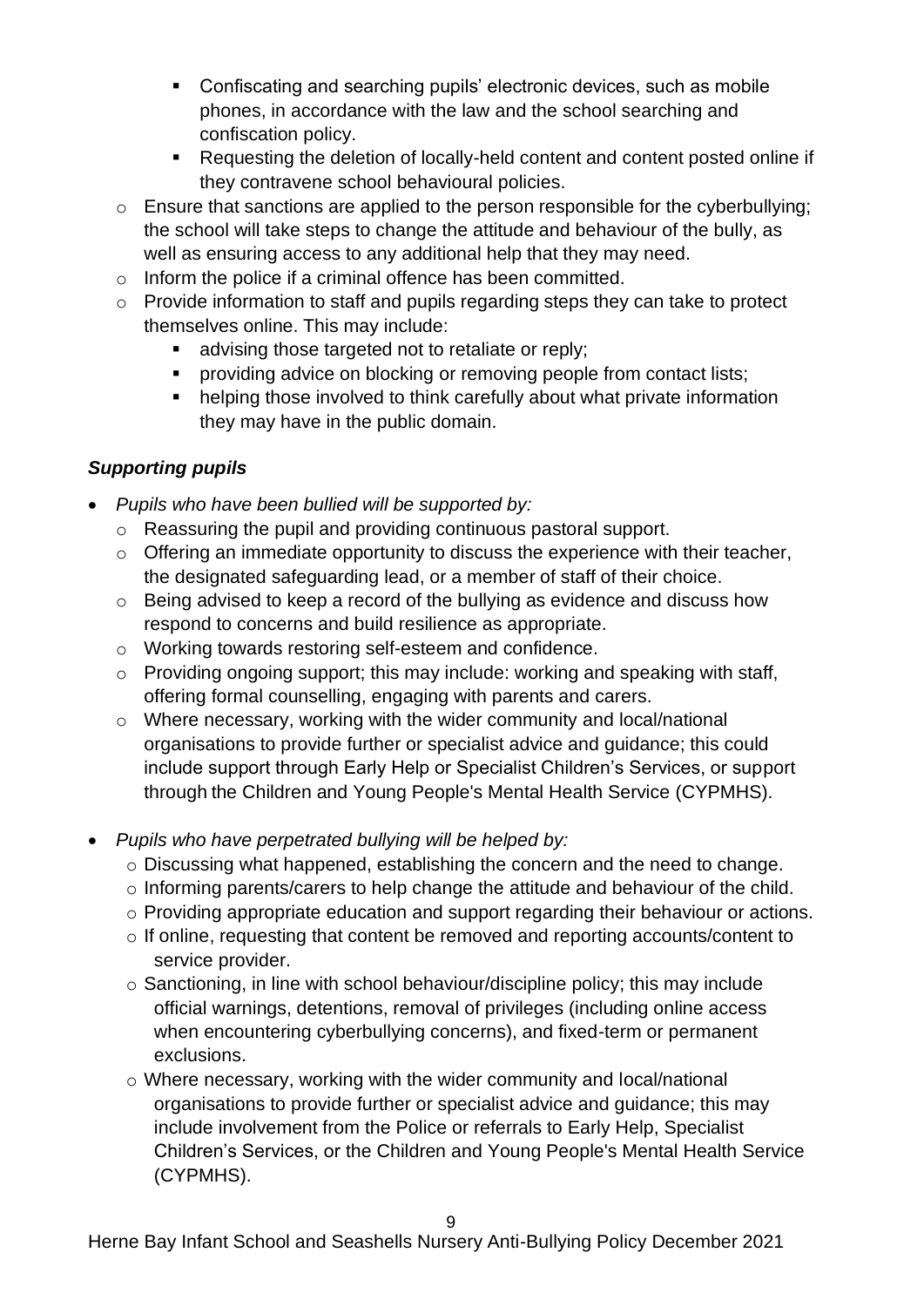#### **Supporting adults**

Our school takes measures to prevent and tackle bullying among pupils; however, it is equally important to recognise that bullying of adults, including staff and parents, whether by pupils, parents or other staff members, is unacceptable.

- *Adults who have been bullied or affected will be supported by:*
	- o Offering an immediate opportunity to discuss the concern with the designated safeguarding lead, a senior member of staff and/or the headteacher.
	- o Advising them to keep a record of the bullying as evidence and discuss how to respond to concerns and build resilience, as appropriate.
	- o Where the bullying takes place off school site or outside of normal school hours (including online), the school will still investigate the concern and ensure that appropriate action is taken in accordance with the schools' behaviour and discipline policy.
	- o Reporting offensive or upsetting content and/or accounts to the service provider, where the bullying has occurred online.
	- o Reassuring and offering appropriate support.
	- o Working with the wider community and local/national organisations to provide further or specialist advice and guidance.
- *Adults who have perpetrated the bullying will be helped by:*
	- o Discussing what happened with a senior member of staff and/or the headteacher to establish the concern.
	- o Establishing whether a legitimate grievance or concern has been raised and signposting to the school's official complaints procedures.
	- $\circ$  If online, requesting that content be removed.
	- o Instigating disciplinary, civil or legal action as appropriate or required.

## **9) Preventing bullying**

#### *Environment*

- The whole school community will:
	- o Create and support an inclusive environment which promotes a culture of mutual respect, consideration and care for others, which will be upheld by all.
	- o Recognise that bullying can be perpetrated or experienced by any member of the community, including adults and children (peer on peer abuse).
	- o Recognises the potential for children with SEN and disabilities to be disproportionally impacted by bullying and will implement additional pastoral support as required.
	- o Openly discuss differences between people that could motivate bullying, such as: children with different family situations, such as looked after children or those with caring responsibilities, religion, ethnicity, disability, gender, sexuality or appearance related difference.
	- o Challenge practice and language (including 'banter') which does not uphold the school values of tolerance, non-discrimination and respect towards others.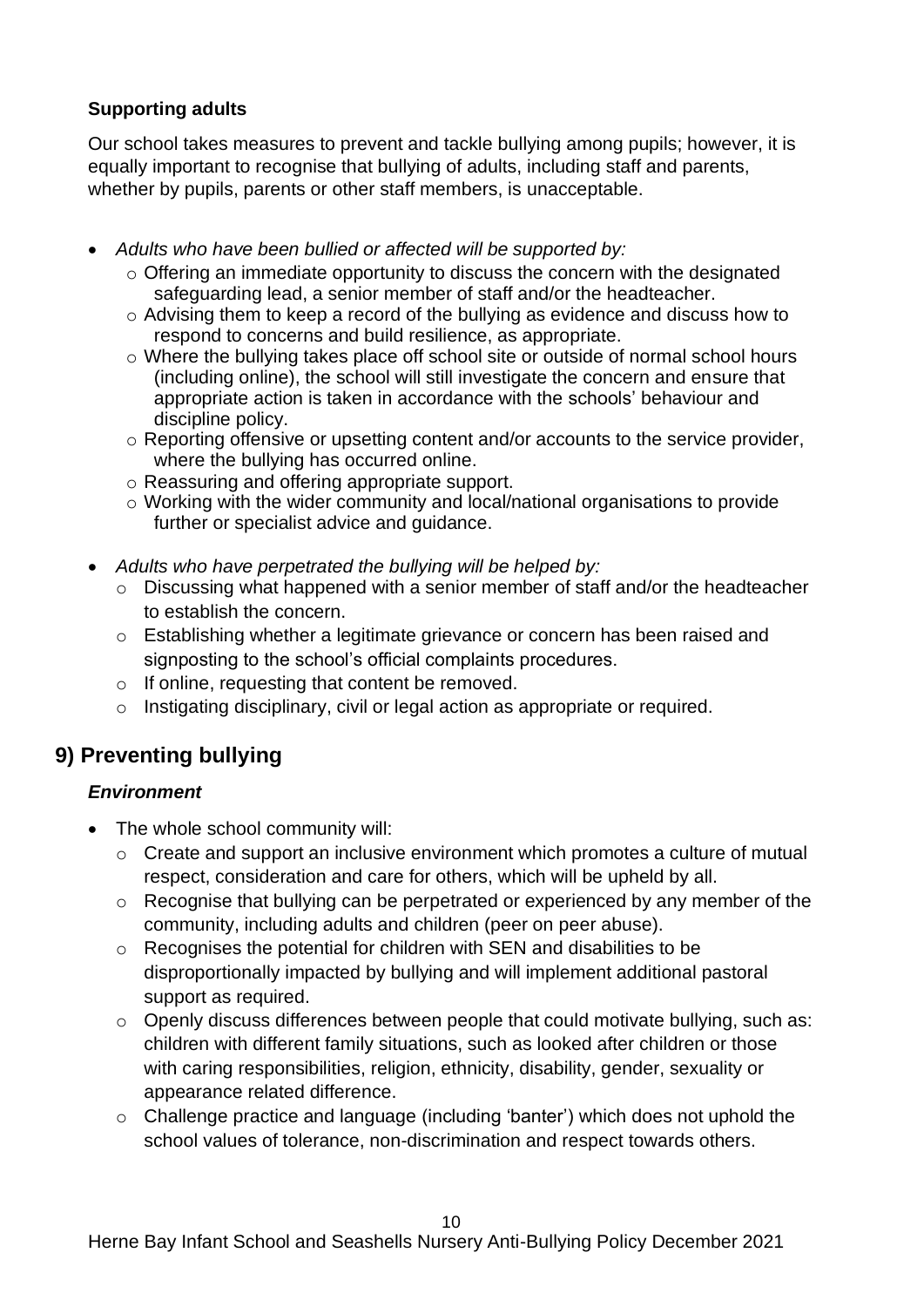- $\circ$  Be encouraged to use technology, especially mobile phones and social media, positively and responsibly.
- o Work with staff, the wider community and outside agencies to prevent and tackle concerns including all forms of prejudice-driven bullying.
- o Actively create "safe spaces" for vulnerable children and young people.
- o Celebrate success and achievements to promote and build a positive school ethos.

#### *Policy and Support*

- The whole school community will:
	- o Provide a range of approaches for pupils, staff and parents/carers to access support and report concerns.
	- o Regularly update and evaluate our practice to consider the developments of technology and provide up-to-date advice and education to all members of the community regarding positive online behaviour.
	- o Take appropriate, proportionate and reasonable action, in line with existing school policies, for any bullying bought to the schools' attention, which involves or effects pupils, even when they are not on school premises; for example, when using school transport or online, etc.
	- o Implement appropriate disciplinary sanctions; the consequences of bullying will reflect the seriousness of the incident, so that others see that bullying is unacceptable.
	- o Use a variety of techniques to resolve the issues between those who bully, and those who have been bullied.

#### *Education and Training*

- The school community will:
	- o Train all staff, including: teaching staff, support staff (e.g. administration staff, lunchtime support staff and site support staff) and pastoral staff, to identify all forms of bullying and take appropriate action, following the school's policy and procedures, including recording and reporting incidents.
	- o Consider a range of opportunities and approaches for addressing bullying throughout the curriculum and other activities, such as: through displays, assemblies, peer support, the school/student council, etc.
	- o Collaborate with other local educational settings as appropriate, and during key times of the year, for example during transition.
	- o Ensure anti-bullying has a high profile throughout the year, reinforced through key opportunities such as anti-bullying week
	- o Provide systematic opportunities to develop pupils' social and emotional skills, including building their resilience and self-esteem.

#### **10) Involvement of pupils**

• *We will:*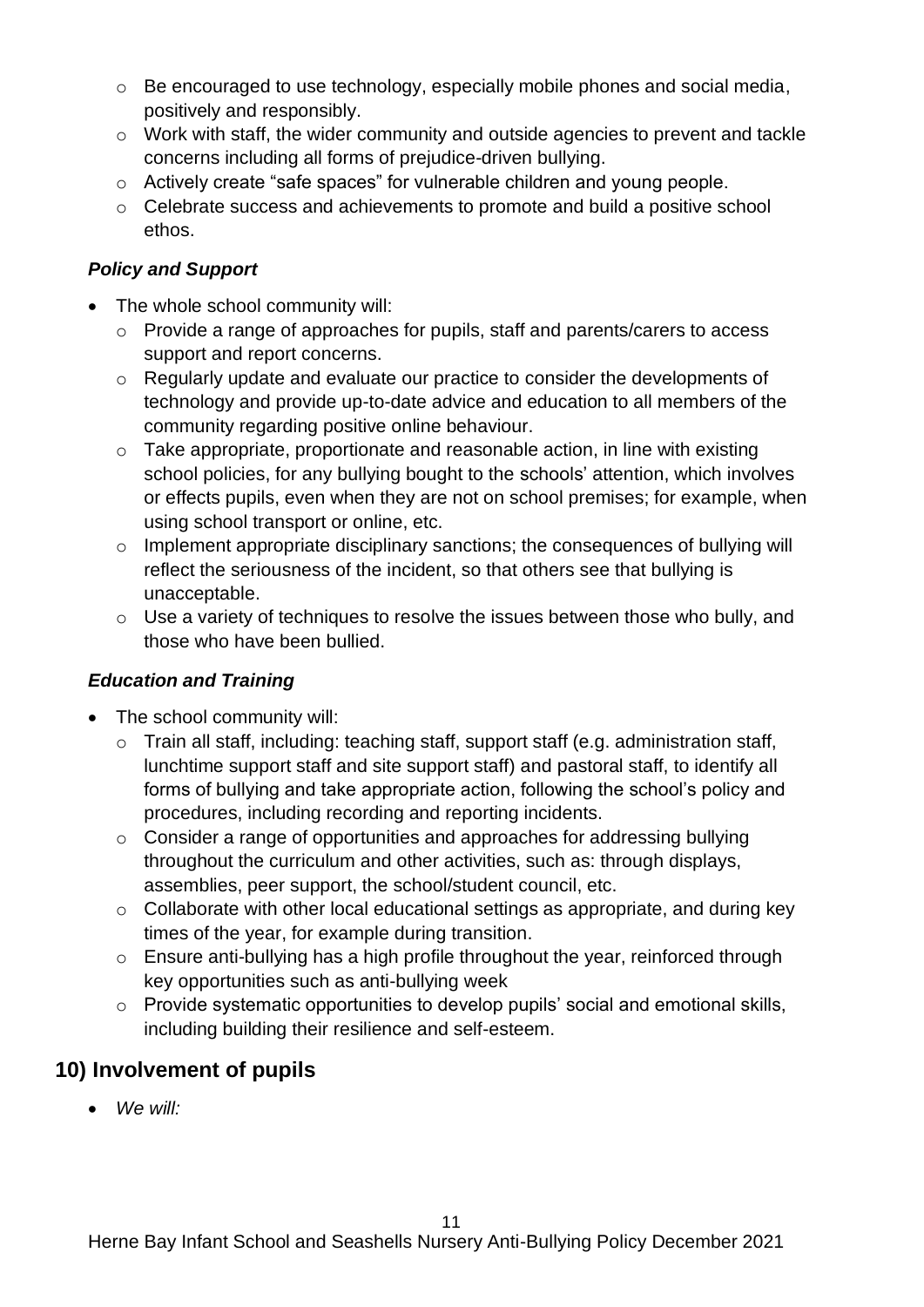- $\circ$  Involve pupils in policy writing and decision making, to ensure that they understand the school's approach and are clear about the part they play in preventing bullying.
- o Regularly canvas children and young people's views on the extent and nature of bullying.
- o Ensure that all pupils know how to express worries and anxieties about bullying.
- $\circ$  Ensure that all pupils are aware of the range of sanctions which may be applied against those engaging in bullying.
- o Involve pupils in anti-bullying campaigns in schools and embedded messages in the wider school curriculum.
- o Utilise pupil voice in providing pupil led education and support
- o Publicise the details of internal support, as well as external helplines and websites.
- o Offer support to pupils who have been bullied and to those who are bullying to address the problems they have.

## **11) Involvement and liaison with parents and carers**

- *We will:* 
	- $\circ$  Take steps to involve parents and carers in develop policies and procedures, to ensure they are aware that the school does not tolerate any form of bullying.
	- o Make sure that key information about bullying (including policies and named points of contact) is available to parents/carers in a variety of formats, including via the school website
	- o Ensure all parents/carers know who to contact if they are worried about bullying and where to access independent advice.
	- o Work with all parents/carers and the local community to address issues beyond the school gates that give rise to bullying.
	- o Ensure that parents work with the school to role model positive behaviour for pupils, both on and offline.
	- o Ensure all parents/carers know about our complaints procedure and how to use it effectively, to raise concerns in an appropriate manner.

## **12) Monitoring and review: putting policy into practice**

- The school will ensure that they regularly monitor and evaluate mechanisms to ensure that the policy is being consistently applied.
- Any issues identified will be incorporated into the school's action planning.
- The headteacher will be informed of bullying concerns, as appropriate.
- The named Governor for bullying will report on a regular basis to the governing body on incidents of bullying, including outcomes.

## **13) Useful links and supporting organisations**

- Anti-Bullying Alliance: [www.anti-bullyingalliance.org.uk](http://www.anti-bullyingalliance.org.uk/)
- Childline: [www.childline.org.uk](http://www.childline.org.uk/)
- Family Lives: [www.familylives.org.uk](http://www.familylives.org.uk/)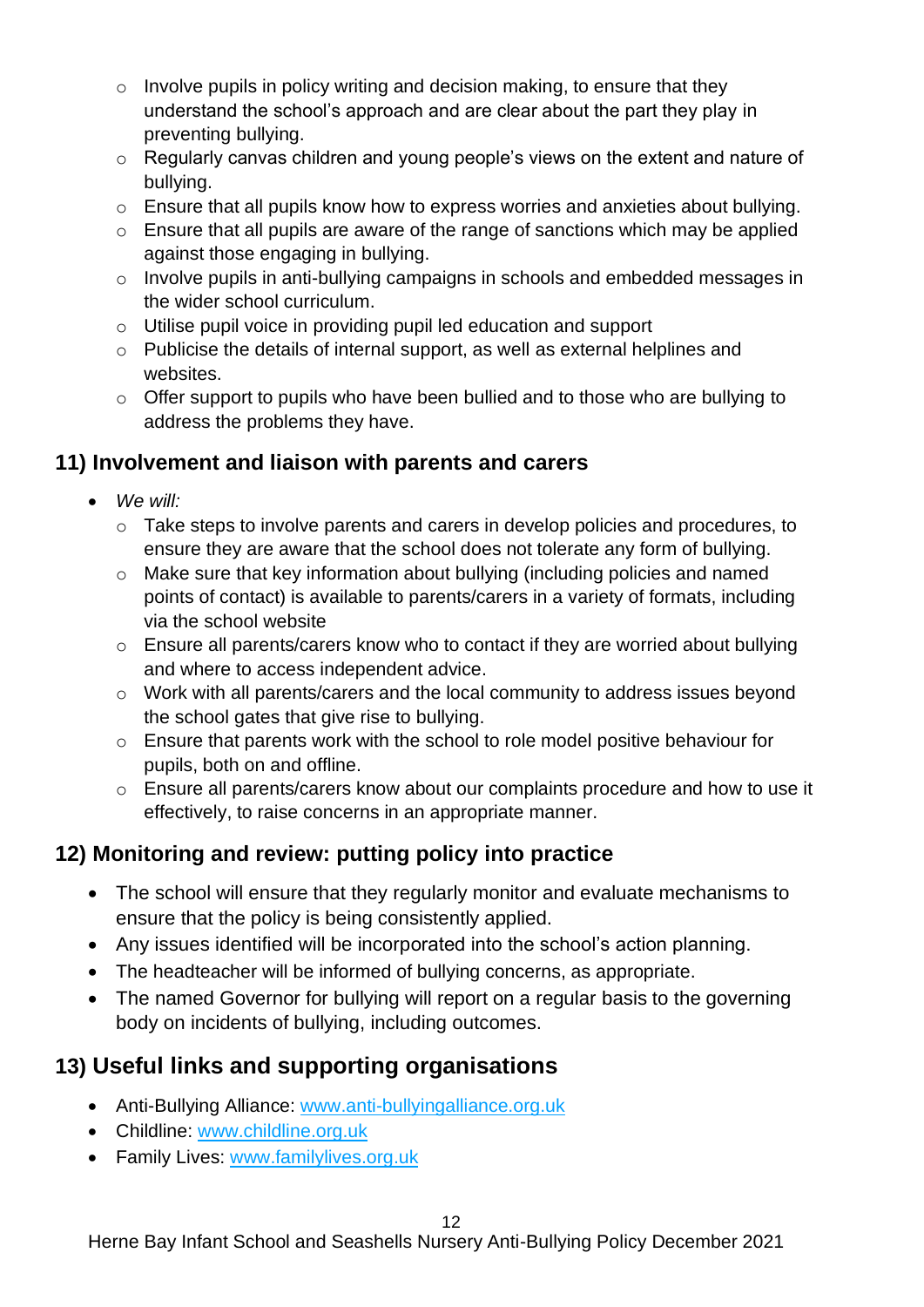- Kidscape: [www.kidscape.org.uk](http://www.kidscape.org.uk/)
- MindEd: [www.minded.org.uk](http://www.minded.org.uk/)
- NSPCC: [www.nspcc.org.uk](http://www.nspcc.org.uk/)
- The BIG Award: [www.bullyinginterventiongroup.co.uk/index.php](https://www.bullyinginterventiongroup.co.uk/index.php)
- PSHE Association: [www.pshe-association.org.uk](http://www.pshe-association.org.uk/)
- Restorative Justice Council: [www.restorativejustice.org.uk](http://www.restorativejustice.org.uk/)
- The Diana Award: [www.diana-award.org.uk](http://www.diana-award.org.uk/)
- Victim Support: [www.victimsupport.org.uk](http://www.victimsupport.org.uk/)
- Young Minds: [www.youngminds.org.uk](http://www.youngminds.org.uk/)
- Young Carers: [www.youngcarers.net](http://www.youngcarers.net/)
- The Restorative Justice Council: [www.restorativejustice.org.uk/restorative-practice](http://www.restorativejustice.org.uk/restorative-practice-schools)[schools](http://www.restorativejustice.org.uk/restorative-practice-schools)

#### **SEND**

- Changing Faces: [www.changingfaces.org.uk](http://www.changingfaces.org.uk/)
- Mencap: [www.mencap.org.uk](http://www.mencap.org.uk/)
- Anti-Bullying Alliance Cyberbullying and children and young people with SEN and disabilities: [www.cafamily.org.uk/media/750755/cyberbullying\\_and\\_send\\_-](http://www.cafamily.org.uk/media/750755/cyberbullying_and_send_-_module_final.pdf) [\\_module\\_final.pdf](http://www.cafamily.org.uk/media/750755/cyberbullying_and_send_-_module_final.pdf)
- DfE: SEND code of practice: [www.gov.uk/government/publications/send-code-of](https://www.gov.uk/government/publications/send-code-of-practice-0-to-25)[practice-0-to-25](https://www.gov.uk/government/publications/send-code-of-practice-0-to-25)

## **Cyberbullying**

- Childnet: [www.childnet.com](http://www.childnet.com/)
- Internet Watch Foundation: [www.iwf.org.uk](http://www.iwf.org.uk/)
- Think U Know: [www.thinkuknow.co.uk](http://www.thinkuknow.co.uk/)
- UK Safer Internet Centre: [www.saferinternet.org.uk](http://www.saferinternet.org.uk/)
- The UK Council for Child Internet Safety (UKCCIS) [www.gov.uk/government/groups/uk-council-for-child-internet-safety-ukccis](http://www.gov.uk/government/groups/uk-council-for-child-internet-safety-ukccis)
- DfE 'Cyberbullying: advice for headteachers and school staff': [www.gov.uk/government/publications/preventing-and-tackling-bullying](http://www.gov.uk/government/publications/preventing-and-tackling-bullying)
- DfE 'Advice for parents and carers on cyberbullying': [www.gov.uk/government/publications/preventing-and-tackling-bullying](http://www.gov.uk/government/publications/preventing-and-tackling-bullying)

## **Race, religion and nationality**

- Anne Frank Trust: [www.annefrank.org.uk](http://www.annefrank.org.uk/)
- Kick it Out: [www.kickitout.org](http://www.kickitout.org/)
- Report it: [www.report-it.org.uk](http://www.report-it.org.uk/)
- Stop Hate: [www.stophateuk.org](http://www.stophateuk.org/)
- Tell Mama[:www.tellmamauk.org](http://www.tellmamauk.org/)
- Educate against Hate: [www.educateagainsthate.com](http://www.educateagainsthate.com/)
- Show Racism the Red Card: [www.srtrc.org/educational](http://www.srtrc.org/educational)

## **LGBT**